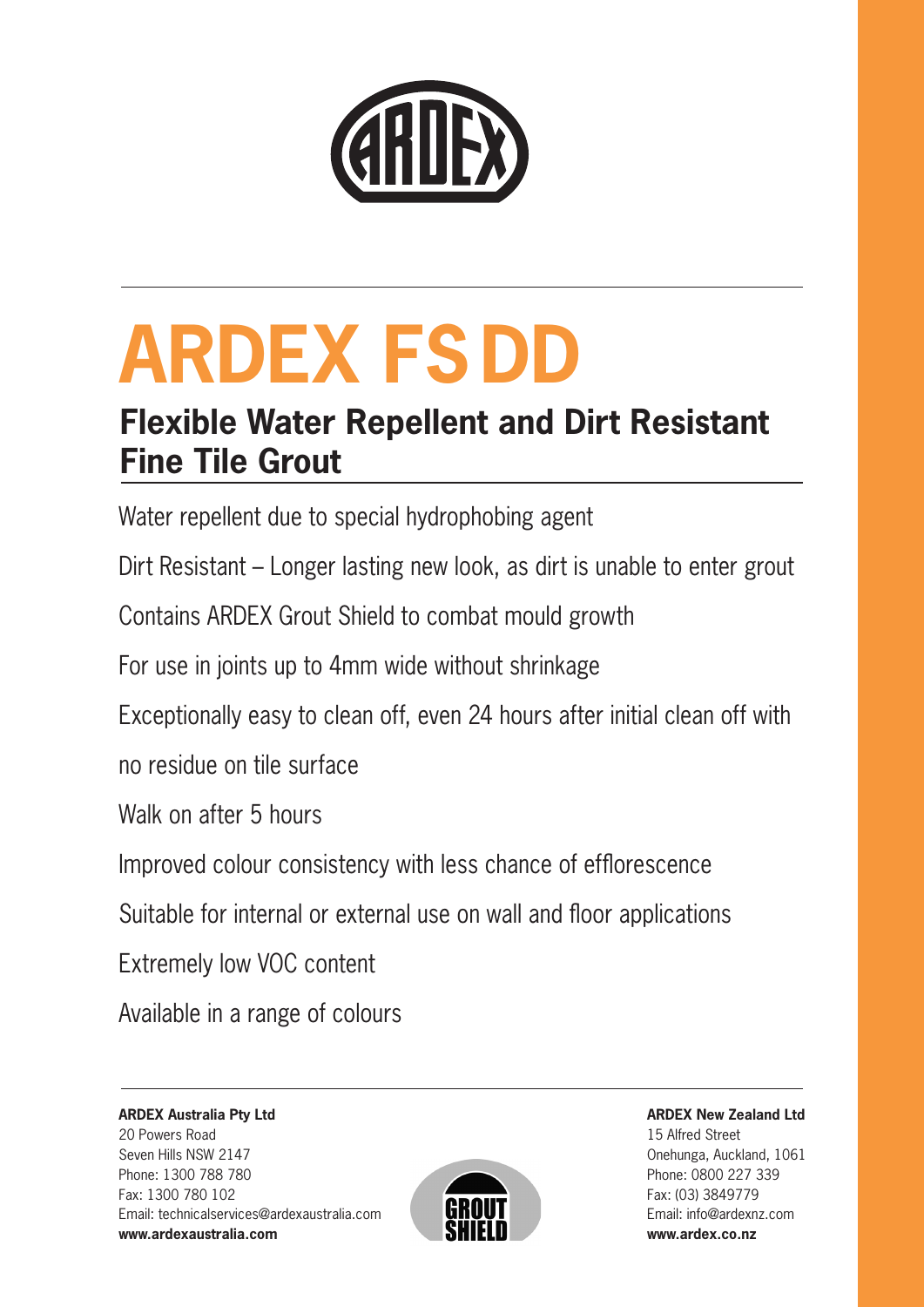# **ARDEX FSDD Flexible Water Repellent and Dirt Resistant Fine Tile Grout**

#### **DESCRIPTION**

ARDEX FS-DD is a non-sanded cement-based, wall and floor grouting compound which is specially designed to be water and dirt resistant making it ideal for wet areas such as showers. ARDEX FS-DD is easy to apply and fast drying, with final cleaning able to be completed 24 hours after initial wash off with no residue left on the tile surface. The hardened grout is exceptionally easy to keep clean and will maintain its appearance as no water and dirt residue can seep into the grout joints. It is further protected from mould growth due to the addition of ARDEX Grout Shield which combats fungal and algal growth.

ARDEX FS-DD is suitable for use internally or externally and is especially suited to surfaces prone to scratching such as porcelain. ARDEX FS-DD can also be used on timber floors and in swimming pools with the addition of ARDEX Grout Booster. It is available in a range of colours and can be used for both commercial and domestic applications.

#### **FOR GROUTING (tile types)**

Porcelain, ceramic tiles, terrazzo, slate, quarry tiles, glass and moisture insensitive natural stones

#### **PREPARATION**

Ensure joints are clean and free from dust, excess adhesive and bedding mortar. Do not grout until the adhesive has set firmly. All 'spacers' must be removed from joints.

Prior to grouting, it is advisable to check ease of cleaning with tiles that have a textured or matt surface.

#### **MIXING**

ARDEX FS-DD powder is added to clean water in a clean container whilst stirring thoroughly to give a lump free, paste like, creamy mortar. A 20kg bag of ARDEX FS-DD requires approximately 6 litres of water.

For swimming pools and timber floors, first dilute ARDEX Grout Booster with water (80% Booster: 20% water). Then mix 6L of diluted ARDEX Grout Booster per 20kg powder.

The pot life of the mixed mortar is approximately 2.5 hours at 23°C and 50% relative humidity.

#### **APPLICATION**

Work grout into the joints using a rubber trowel. Compact the grout firmly into the joints ensuring they are completely filled, minimising the amount left on the tile surface. Allow the grout to firm up in the joint before clean-up.

For tiles set on a thick bed of adhesive, it is preferable to ensure the adhesive has fully cured so as to minimise the chance of moisture affecting the colour of the grout.

Wipe tile surface with damp dense sponge, working diagonally across tile joints. Use a minimum amount of water to avoid water float and/or shade variation, efflorescence and shrinkage. Any dry film remaining on the tile surface can be removed when the grout has hardened in the joints by polishing the tile surface with a dry cloth, making sure no smears are left on surface.

In exterior conditions it is essential to provide protection from all extremes of climate during the whole fixing and grouting operation and for as long as possible afterwards.

When using ARDEX Grout Booster, ensure all cleaning off is completed before the grout dries on the tile face otherwise difficulties during cleaning may be experienced. All tools should be cleaned with water immediately after use.

#### **DRYING TIME**

Initial set and light traffic after 5 hours, heavy traffic after 24 hours at 23°C and 50% relative humidity. Allow longer for dense tiles, lower temperatures or high relative humidity.

Note: ARDEX FS-DD is water repellent and dirt resistant; therefore no grout sealer should be required. If desired however, grout sealers can be applied after 24 hours.

#### **PACKAGING**

ARDEX FS-DD is packed in poly bags and polylined paper sacks – net weight 5kg (1.5kg and 20kg Ultra White only).

#### **SHELF LIFE**

ARDEX FS-DD has a shelf life of not less than 12 months for 20kg and not less than 24 months for 1.5kg and 5kg, when stored in the original, unopened packaging, in a dry place at 23ºC and 50% relative humidity.

#### **Pay attention to the following:**

Do not use ARDEX FS-DD for chemical resistant joints, use ARDEX WA or ARDEX Abapoxy.

The likelihood of colour shade and efflorescence are reduced, however certain site conditions, finishing techniques and uneven drying conditions may cause this to persist.

Certain types of tile may be prone to surface discoloration, e.g. some moisture sensitive natural stones or tiles with absorbent or textured surfaces. Porous face tiles e.g. terracotta, should be sealed prior to grouting to prevent staining.

In swimming pool applications, colours may bleach over time. Use ARDEX FS-DD Ultra White (390) mixed with diluted ARDEX Grout Booster. Full cure and ready for chemicals after 14 days. For public pools ARDEX Abapoxy is recommended.

For expansion or movement joints, use ARDEX silicone sealant.

#### **QUALITY PRODUCT**

ARDEX FS-DD is manufactured and tested to ARDEX procedures which are maintained in accordance with Quality System Standard ISO 9001.

#### **SAFETY DATA**

This product may cause irritation and an allergic reaction to the skin. It may cause serious eye injury and irritation to the respiratory system. In case of contact with the eyes rinse with running water until advised to stop by the Poisons Information Centre or a doctor, or for at least 15 minutes. Wear protective gloves, clothing, eye and face protection. Avoid inhaling dust/ fumes/gas/mist/vapours/spray. Ensure adequate ventilation during mixing and application. Store locked up. Check with your local Council regarding the disposal of contents, dispose of packaging thoughtfully and recycle where possible. Keep out of the reach of children. Call the Poisons Information Centre on 131 126 (AUS) and 0800 764 766 (NZ) or call a doctor if you feel unwell. Additional information is in the Safety Data Sheet (SDS) at www.ardexaustralia.com

## **TECHNICAL DATA**

| Colour:                                      | Various                   |  |  |
|----------------------------------------------|---------------------------|--|--|
| <b>Mixing Ratio:</b>                         | Approx 6 litres           |  |  |
|                                              | water per 20kg            |  |  |
|                                              | powder                    |  |  |
| Application Properties at 23°C and 50% RH    |                           |  |  |
| Pot life:                                    | 2.5 hours                 |  |  |
| Drying time:                                 | Initial set 5 hours, full |  |  |
|                                              | cure 7 days               |  |  |
| Underfloor heating:                          | Yes                       |  |  |
| <b>Application temperature:</b> 5°C or above |                           |  |  |
|                                              |                           |  |  |
|                                              |                           |  |  |

**Mechanical Properties (AS 4992) Compressive strength, 14 days: Flexural strength, 28 days: Classification:** 20 MPa 6 MPa  $C<sub>G1</sub>$ 

#### **COVERAGE**

Coverage will vary according to tile size, joint width and depth, as well as the method of application and on site condition. Allow an additional 15 - 20% for wastage.

| Tile Size (mm) |       | Coverage in $\text{kg}/\text{m}^2$ |                   |     |                 |
|----------------|-------|------------------------------------|-------------------|-----|-----------------|
|                |       | <b>Joint Width</b>                 |                   |     |                 |
| length         | width | depth                              | 1.5 <sub>mm</sub> | 3mm | 4 <sub>mm</sub> |
| 50             | 50    | 5                                  | 0.6               | 1.2 | 1.6             |
| 100            | 100   | 5                                  | 0.3               | 0.6 | 0.8             |
| 150            | 150   | 5                                  | 0.2               | 0.4 | 0.5             |
| 300            | 300   | 5                                  | 0.1               | 0.2 | 0.3             |
| 600            | 600   | 10                                 | 0.1               | 0.2 | 0.3             |